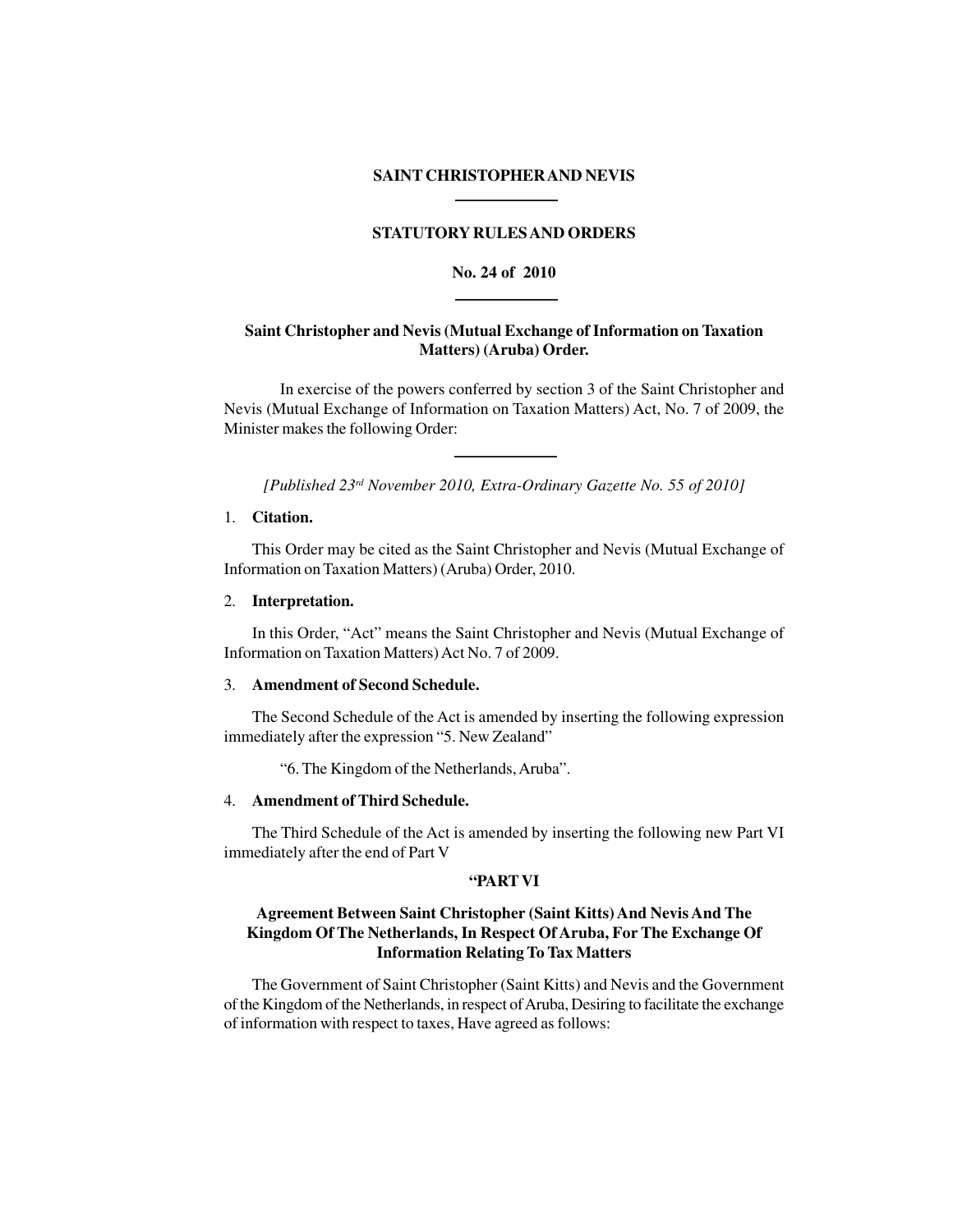### **Article 1 Object and Scope of the Agreement**

1. The competent authorities of the Contracting Parties shall provide assistance through exchange of information that is foreseeably relevant to the administration and enforcement of the domestic laws of the Contracting Parties concerning taxes covered by this Agreement. Such information shall include information that is foreseeably relevant to the determination, assessment and collection of such taxes, the recovery and enforcement of tax claims, or the investigation or prosecution of tax matters. Information shall be exchanged in accordance with the provisions of this Agreement and shall be treated as confidential in the manner provided in Article 8. The rights and safeguards secured to persons by the laws or administrative practice of the requested Party remain applicable to the extent that they do not unduly prevent or delay effective exchange of information.

2. As regards the Kingdom of the Netherlands, this Agreement shall apply only to Aruba.

## **Article 2 Jurisdiction**

A Requested Party is not obligated to provide information which is neither held by its authorities nor in the possession or control of persons who are within its territorial jurisdiction.

## **Article 3 Taxes Covered**

The taxes which are the subject of this Agreement are all imposed or administered by either Contracting Party including any identical or substantially similar taxes imposed after the date of signature of the Agreement. The competent authorities of the Contracting Parties shall notify each other of any substantial changes to the taxation and related information gathering measures covered by the Agreement.

#### **Article 4 Definitions**

- 1. For the purposes of this Agreement, unless otherwise defined:
	- a) the term "Contracting Party" means Saint Kitts and Nevis, or the Kingdom of the Netherlands, in respect of Aruba, as the context requires;
	- b) the term "Saint Kitts and Nevis" means the Federation of Saint Christopher and Nevis;
	- c) the term "Aruba" means that part of the Kingdom of the Netherlands that is situated in the Caribbean area and consisting the Island Aruba;
	- d) the term "competent authority" means
		- i) in the case of Saint Kitts and Nevis, the Financial Secretary or the Financial Secretary's authorised representative;
		- ii) in the case of Aruba, the Minister of Finance and Economic Affairs or an authorised representative of the Minister
	- e) the term "person" includes an individual, a company and any other body of persons;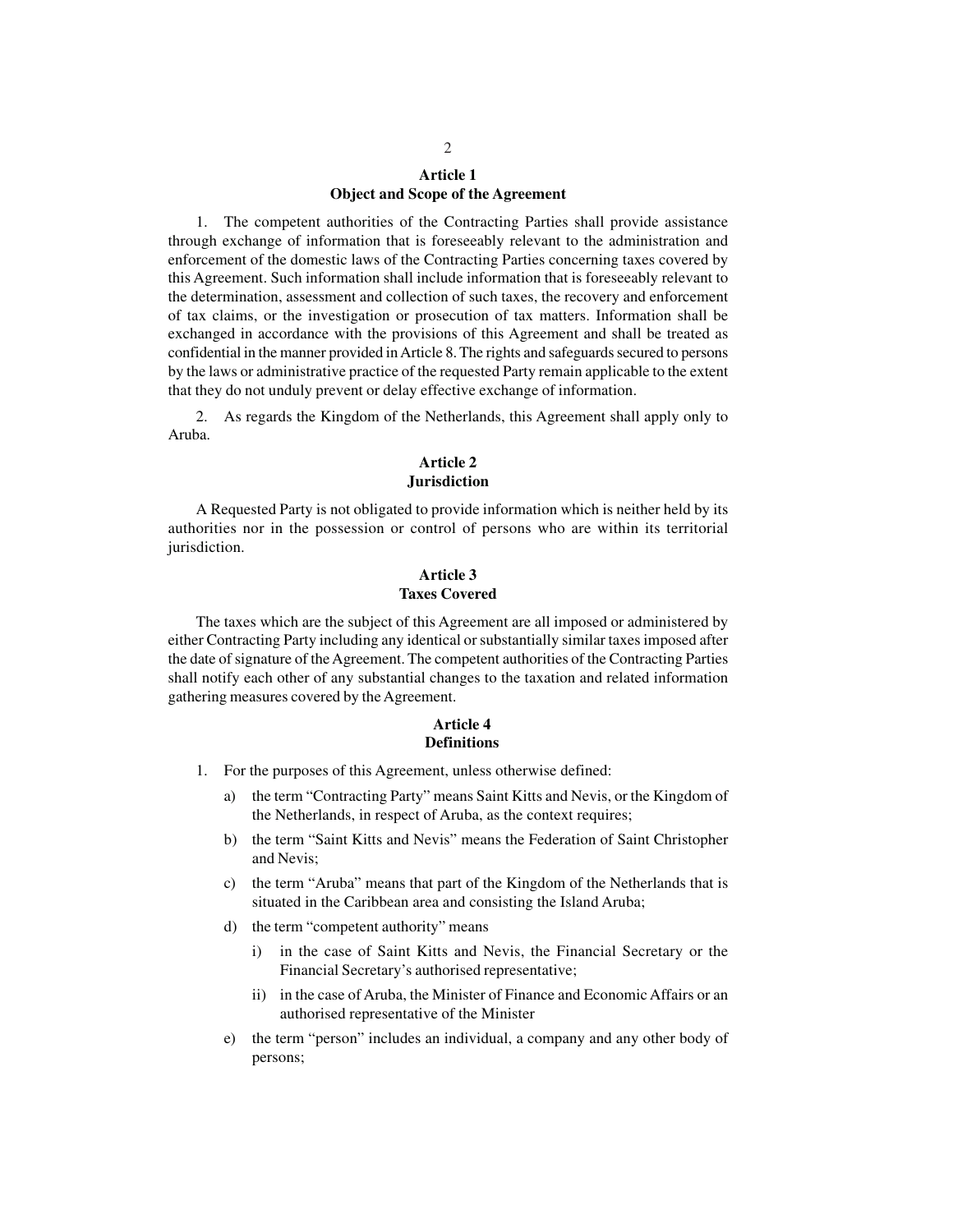- f) the term "company" means any body corporate or any entity that is treated as a body corporate for tax purposes;
- g) the term "publicly traded company" means any company whose principal class of shares is listed on a recognised stock exchange provided its listed shares can be readily purchased or sold by the public. Shares can be purchased or sold "by the public" if the purchase or sale of shares is not implicitly or explicitly restricted to a limited group of investors;
- h) the term "principal class of shares" means the class or classes of shares representing a majority of the voting power and value of the company;
- i) the term "recognised stock exchange" means any stock exchange agreed upon by the competent authorities of the Contracting Parties;
- j) the term "collective investment fund or scheme" means any pooled investment vehicle, irrespective of legal form. The term "public collective investment fund or scheme" means any collective investment fund or scheme provided the units, shares or other interests in the fund or scheme can be readily purchased, sold or redeemed by the public. Units, shares or other interests in the fund or scheme can be readily purchased, sold or redeemed "by the public" if the purchase, sale or redemption is not implicitly or explicitly restricted to a limited group of investors;
- k) the term "tax" means any tax to which the Agreement applies;
- l) the term "applicant Party" means the Contracting Party requesting information;
- m) the term "requested Party" means the Contracting Party requested to provide information;
- n) the term "information gathering measures" means laws and administrative or judicial procedures that enable a Contracting Party to obtain and provide the requested information;
- o) the term "information" means any fact, statement or record in any form whatever;
- p) the term "criminal tax matters" means tax matters involving intentional conduct which is liable to prosecution under the criminal laws of the applicant Party;
- q) the term "criminal laws" means all criminal laws designated as such under domestic law irrespective of whether contained in the tax laws, the criminal code or other statutes.

2. As regards the application of this Agreement at any time by a Contracting Party, any term not defined therein shall, unless the context otherwise requires, have the meaning that it has at that time under the law of that Party, any meaning under the applicable tax laws of that Party prevailing over a meaning given to the term under other laws of that Party.

3. The Commentary to the OECD Model Agreement on Exchange of Information on Tax Matters shall apply to the interpretation of this Agreement where this Agreement is in conformity with the OECD Model Agreement on Exchange of Information on Tax Matters.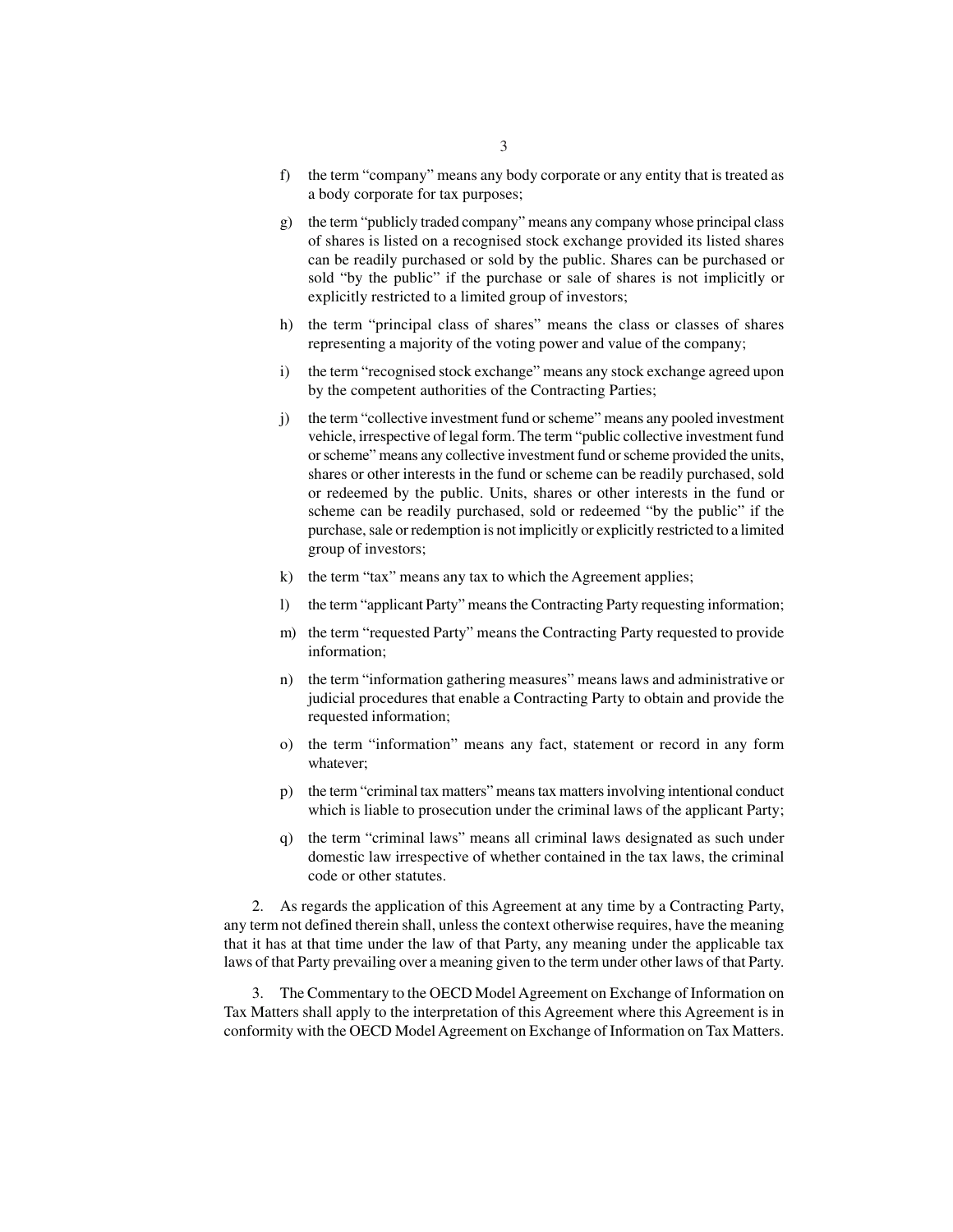## **Article 5 Exchange of Information Upon Request**

1. The competent authority of the requested Party shall provide upon request information for the purposes referred to in Article 1. Such information shall be exchanged without regard to whether the conduct being investigated would constitute a crime under the laws of the requested Party if such conduct occurred in the requested Party.

2. If the information in the possession of the competent authority of the requested Party is not sufficient to enable it to comply with the request for information, that Party shall use all relevant information gathering measures to provide the applicant Party with the information requested, notwithstanding that the requested Party may not need such information for its own tax purposes.

3. If specifically requested by the competent authority of an applicant Party, the competent authority of the requested Party shall provide information under this Article, to the extent allowable under its domestic laws, in the form of depositions of witnesses and authenticated copies of original records.

4. Each Contracting Party shall ensure that its competent authorities for the purposes specified in Article 1 of the Agreement, have the authority to obtain and provide upon request:

- a) information held by banks, other financial institutions, and any person acting in an agency or fiduciary capacity including nominees and trustees;
- b) information regarding the ownership of companies, partnerships, trusts, foundations, "Anstalten" and other persons, including, within the constraints of Article 2, ownership information on all such persons in an ownership chain; in the case of trusts, information on settlors, trustees and beneficiaries; and in the case of foundations, information on founders, members of the foundation council and beneficiaries. Further, this Agreement does not create an obligation on the Contracting Parties to obtain or provide ownership information with respect to publicly traded companies or public collective investment funds or schemes unless such information can be obtained without giving rise to disproportionate difficulties.

5. The competent authority of the applicant Party shall provide the following information to the competent authority of the requested Party when making a request for information under the Agreement to demonstrate the foreseeable relevance of the information to the request:

- the identity of the person under examination or investigation;
- b) a statement of the information sought including its nature and the form in which the applicant Party wishes to receive the information from the requested Party;
- c) the tax purpose for which the information is sought, including a statement of the law imposing the tax to which the request relates;
- d) grounds for believing that the information requested is held in the requested Party or is in the possession or control of a person within the jurisdiction of the requested Party;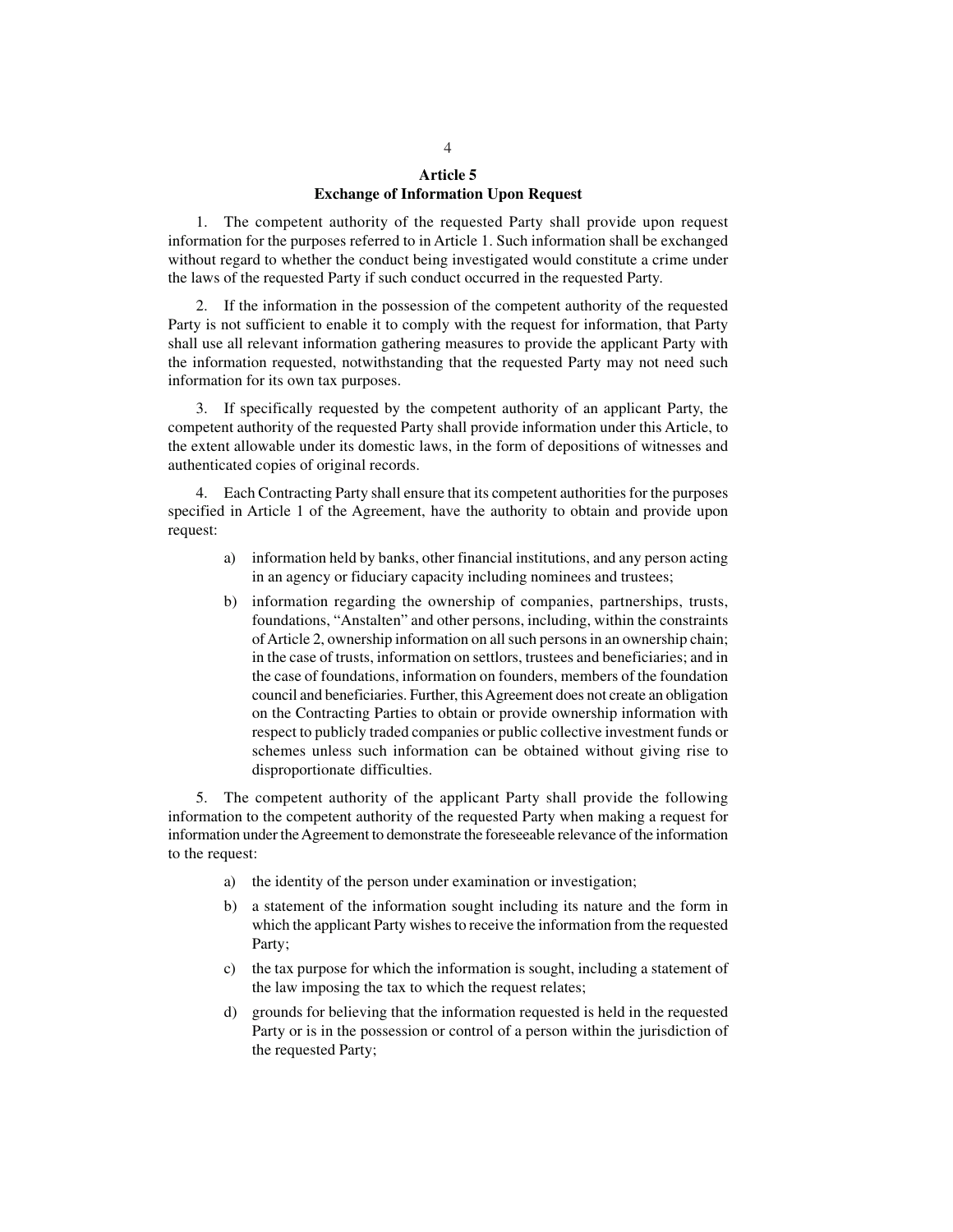- e) to the extent known, the name and address of any person believed to be in possession of the requested information;
- f) a statement that the request is in conformity with the law and administrative practices of the applicant Party, that if the requested information was within the jurisdiction of the applicant Party then the competent authority of the applicant Party would be able to obtain the information under the laws of the applicant Party or in the normal course of administrative practice and that it is in conformity with this Agreement;
- g) a statement that the applicant Party has pursued all means available in its own territory to obtain the information, except those that would give rise to disproportionate difficulties.

6. The competent authority of the requested Party shall forward the requested information as promptly as possible to the applicant Party. To ensure a prompt response, the competent authority of the requested Party shall:

- confirm receipt of a request in writing to the competent authority of the applicant Party and shall notify the competent authority of the applicant Party of deficiencies in the request, if any, within 60 days of the receipt of the request;
- b) if the competent authority of the requested Party has been unable to obtain and provide the information within 90 days of receipt of the request, including if it encounters obstacles in furnishing the information or it refuses to furnish the information, it shall immediately inform the applicant Party, explaining the reason for its inability, the nature of the obstacles or the reasons for its refusal.

## **Article 6 Tax Examinations Abroad**

1. A Contracting Party may allow representatives of the competent authority of the other Contracting Party to enter the territory of the first-mentioned Party to interview individuals and examine records with the written consent of the persons concerned. The competent authority of the second-mentioned Party shall notify the competent authority of the first-mentioned Party of the time and place of the meeting with the individuals concerned.

2. At the request of the competent authority of one Contracting Party, the competent authority of the other Contracting Party may allow representatives of the competent authority of the first-mentioned Party to be present at the appropriate part of a tax examination in the second-mentioned Party.

3. If the request referred to in paragraph 2 is acceded to, the competent authority of the Contracting Party conducting the examination shall, as soon as possible, notify the competent authority of the other Party about the time and place of the examination, the authority or official designated to carry out the examination and the procedures and conditions required by the first-mentioned Party for the conduct of the examination. All decisions with respect to the conduct of the tax examination shall be made by the Party conducting the examination.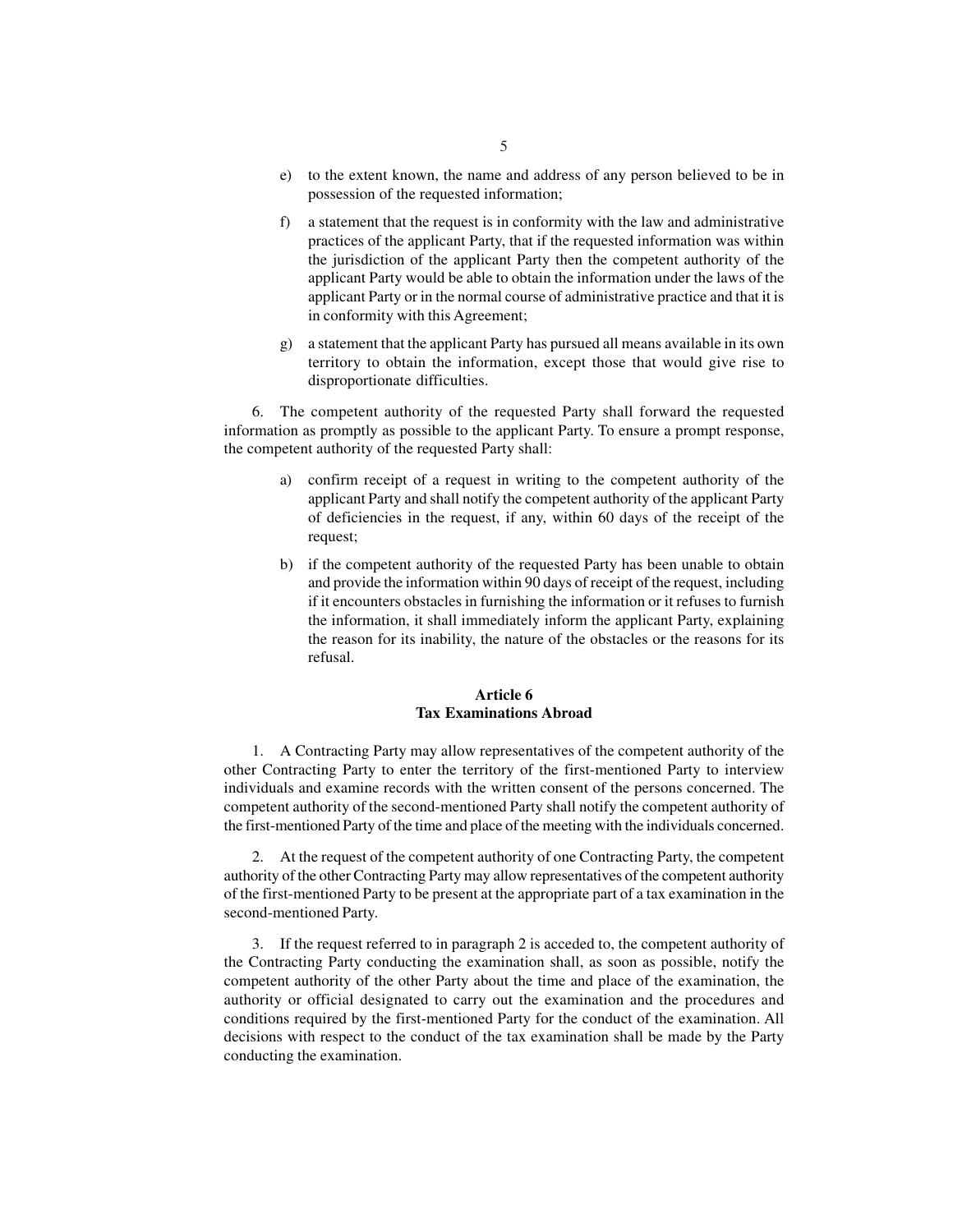## **Article 7 Possibility of Declining a Request**

1. The requested Party shall not be required to obtain or provide information that the applicant Party would not be able to obtain under its own laws for purposes of the administration or enforcement of its own tax laws. The competent authority of the requested Party may decline to assist where the request is not made in conformity with this Agreement.

2. The provisions of this Agreement shall not impose on a Contracting Party the obligation to supply information which would disclose any trade, business, industrial, commercial or professional secret or trade process. Notwithstanding the foregoing, information of the type referred to in Article 5, paragraph 4 shall not be treated as such a secret or trade process merely because it meets the criteria in that paragraph.

3. The provisions of this Agreement shall not impose on a Contracting Party the obligation to obtain or provide information, which would reveal confidential communications between a client and an attorney, solicitor or other admitted legal representative where such communications are:

- a) produced for the purposes of seeking or providing legal advice; or
- b) produced for the purposes of use in existing or contemplated legal proceedings.

4. The requested Party may decline a request for information if the disclosure of the information would be contrary to public policy (*ordre public*).

5. A request for information shall not be refused on the ground that the tax claim giving rise to the request is disputed.

6. The requested Party may decline a request for information if the information is requested by the applicant Party to administer or enforce a provision of the tax law of the applicant Party, or any requirement connected therewith, which discriminates against a national of the requested Party as compared with a national of the applicant Party in the same circumstances.

## **Article 8 Confidentiality**

Any information received by a Contracting Party under this Agreement shall be treated as confidential and may be disclosed only to persons or authorities (including courts and administrative bodies) in the jurisdiction of the Contracting Party concerned with the assessment or collection of, the enforcement or prosecution in respect of, or the determination of appeals in relation to, the taxes covered by this Agreement. Such persons or authorities shall use such information only for such purposes. They may disclose the information in public court proceedings or in judicial decisions. The information may not be disclosed to any other person or entity or authority or any other jurisdiction without the express written consent of the competent authority of the requested Party.

#### **Article 9 Costs**

Incidence of costs incurred in providing assistance shall be agreed by the Contracting Parties.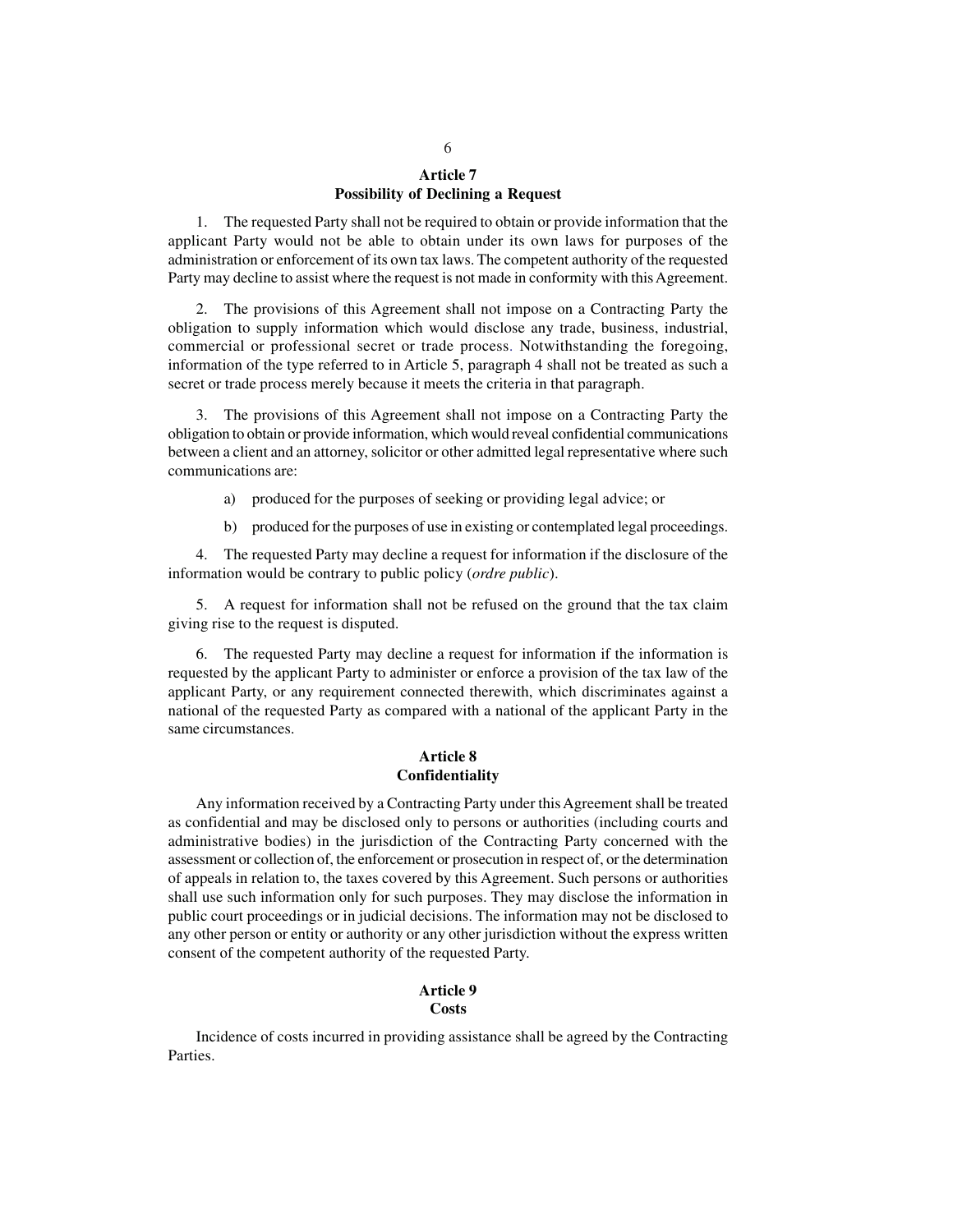## **Article 10 Implementation Legislation**

The Contracting Parties shall enact any legislation necessary to comply with, and give effect to, the terms of the Agreement.

### **Article 11 Other international agreements or arrangements**

The possibilities of assistance provided by this Agreement do not limit, nor are they limited by, those contained in existing international agreements or other arrangements between the Contracting Parties which relate to co-operation in tax matters.

## **Article 12 Mutual Agreement Procedure**

1. Where difficulties or doubts arise between the Contracting Parties regarding the implementation or interpretation of the Agreement, the competent authorities shall endeavour to resolve the matter by mutual agreement.

2. In addition to the agreements referred to in paragraph 1, the competent authorities of the Contracting Parties may mutually agree on the procedures to be used under Articles 5 and 6.

3. The competent authorities of the Contracting Parties may communicate with each other directly for purposes of reaching agreement under this Article.

4. The Contracting Parties may also agree on other forms of dispute resolution.

## **Article 13 Entry into Force**

This Agreement shall enter into force when each Contracting Party has notified the other in writing, through diplomatic channels, of the completion of its necessary internal procedures for entry into force. Upon entry into force, it shall have effect:

- a) for criminal tax matters on that date; and
- b) for all other matters covered in Article 1 on that date, but only in respect of taxable periods beginning on or after that date, or where there is no taxable period, all charges to tax arising on or after that date.

#### **Article 14 Termination**

1. Either Contracting Party may terminate the Agreement by serving a notice of termination either through diplomatic channels to or by letter to the competent authority of the other Contracting Party.

2. Such termination shall become effective on the first day of the month following the expiration of a period of six months after the date of receipt of notice of termination by the other Contracting Party.

3. Following termination of the Agreement the Contracting Parties shall remain bound by the provisions of Article 8 with respect to any information obtained under the Agreement.